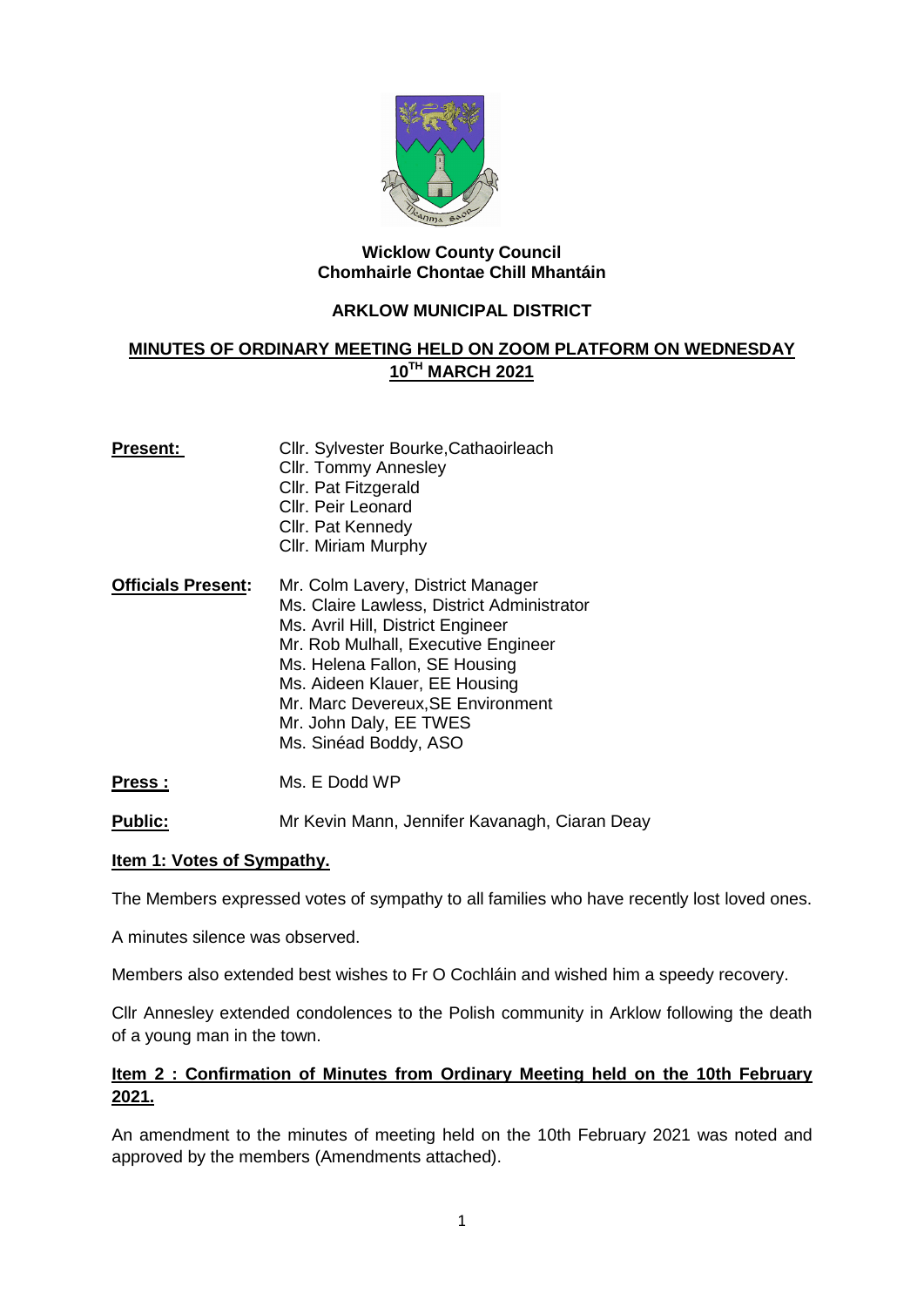The Minutes of the Arklow Municipal District Ordinary Meeting held on the 10<sup>th</sup> February 2021 were proposed by Cllr Fitzgerald and seconded by Cllr Murphy.

## **Item 3 : Matters Arising.**

No matters arising.

## **Item 4 : To receive an update on the LA Housing Energy Fabric Upgrade Programme of Works for the Arklow MD area**

Ms Aideen Klauer EE shared a presentation on energy upgrades for housing stock in the district. The retrofit project is carried out in 2 phases – Phase 1 completions in the district number 31 and phase 2 at 13 houses, over a 3 year period.

Potential reasons for tenants being turned down for upgrades vary -

- Significant arrears
- Drugs issues
- Rats in attic
- Tenants don't want one
- Older tenants do not want the disturbance
- Tenant is purchasing property

There are 897 properties in the district and 578 have been upgraded over varying levels of works. There are approx. 300 to be surveyed and any properties built since 2008 will not need works.

There is a new scheme (10 year) for  $2021 -$  an application for funding will be submitted today.

The members enquired about individual houses and why they may have been excluded and questioned why some purchased/newer properties would require upgrades. Aideen Klauer EE confirmed that some that missed out could be re-visited. Helena Fallon SE confirmed that WCC would focus on properties with render finish first – Cllr Fitzgerald commented that the exterior finish should not be a factor and that all tenants are entitled to get work done. Helena Fallon SE explained that WCC can only claim a certain amount per property and this is a key factor in getting as many properties upgraded with funding provided. Cllr Leonard commented that priority should be given to properties with lower BER rating and to the more vulnerable tenants – can damp proofing be considered for the red brick houses, possibly internal insulation. Helena Fallon SE replied that internal works would require the tenants to be moved out of the house and that external works are preferred. Cllr Leonard said that she would not like to see the cladding used on brick houses – need to look at different options.

Cllr Kennedy agreed with the members and thanked both for the presentation and welcomed the works to date. He also expressed disappointment at the number of houses still to be surveyed – 6 years ago the survey request was submitted.

Aideen Klauer EE confirmed that WCC will not be fitting oil or gas fired boilers and the preferred option is heat pumps – air to water. Helena Fallon SE confirmed that WCC would be concentrating on the BER ratings and will group houses for works.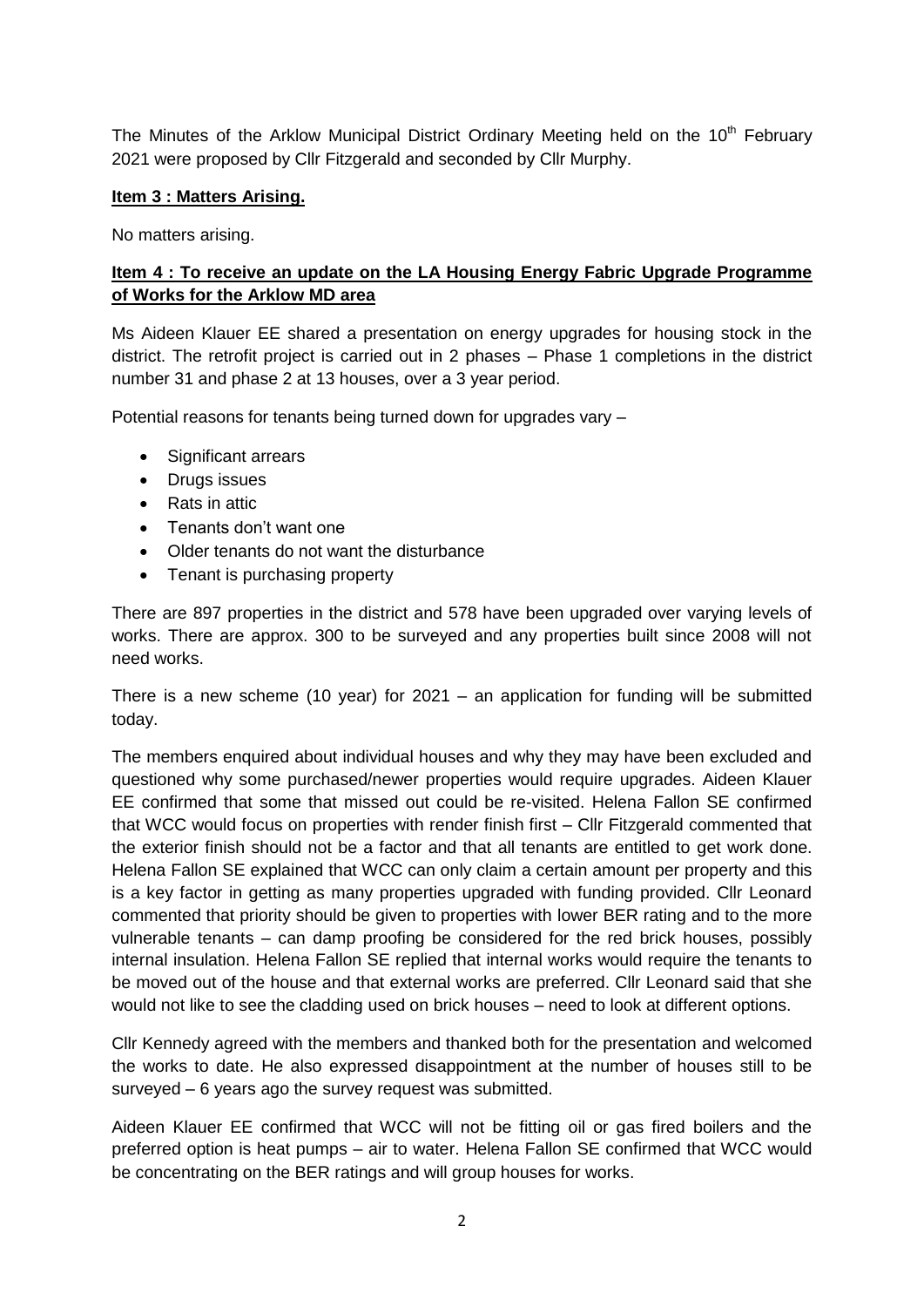Cllr Murphy noted that there was good and bad news – the condition of doors and windows in some properties would counteract any upgrade works. Disappointed also that open fires would be blocked up in a lot of cases.

The members discussed issues with heating upgrades and Helena Fallon SE confirmed that WCC can no longer use the old style boilers. Aideen Klauer EE said that there were a lot of queries about windows and doors and confirmed that there was no budget for these and only re-lets are being looked at for replacements.

Cllr Bourke thanked them both for their time and confirmed that the members would email them with any individual queries.

## **Item 5 : To receive a presentation on the Arklow Flood Relief Scheme.**

Marc Devereux SE shared the presentation with the members – The presentation is available on wicklow.ie and forms part of the public information session that cannot be held physically and has been adapted for an online information session.

It is hoped that the WWTP and the FRS will run over the same period and it has been agreed that whoever is first on site will carry out combined works – agreement in place.

The public realm design incorporates a 1km promenade. Currently, the following proposals have been considered –

- The removal of the pinch point is no longer going ahead will be behind the new wall.
- Dredging large area 1 m depth maximum.
- New and enhanced public areas
- Marsh embankment increasing area of the Marsh. On the lands behind, create native woodland not so much an embankment clear space needed for access, grass area low maintenance, possibly wildflowers.
- Debris trap design and location
- The existing mooring quay will be moved out.

This public information period will finish toward the end of the month and the application will be submitted to ABP – They may possibly hold an oral hearing – ideally by the year end and works could begin next year.

Cllr Bourke asked if the team are still accepting submissions. Marc Devereux SE confirmed that this is the scheme and all consultation submissions have been considered and the team have done as much as they can to accommodate these – the main objective will always be protecting the town from flooding. Any queries can be addressed through the information session – option included to email the team.

Cllr Kennedy thanked Marc Devereux and asked him to clarify 3 points –

Debris traps – beside carpark and how many times a year would they need to be cleared. What tonnage of soil will be required for the project? How many glass panels will there be?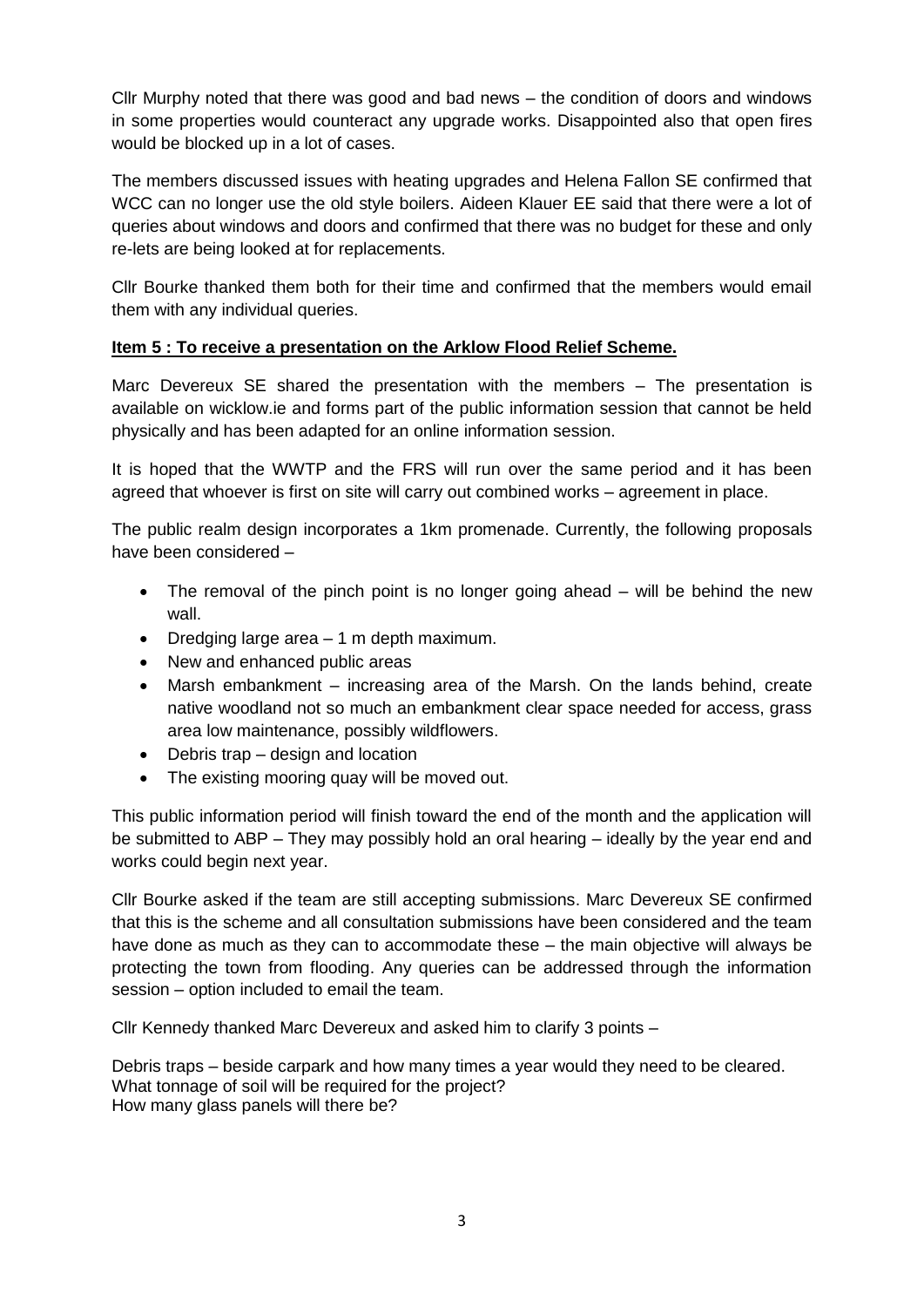Cllr Leonard commended Marc Devereux on the project to date and re-iterated that the objective from the public's perspective is to achieve the best project results. All need to come together to ensure that a good portion of the South Quay wall has glass panels – slides don't truly reflect what is blocked from view. We are all on the same side and the budget for glass would not hugely impact the project overall – Enniscorthy and Waterford are examples. It is not intended to hold up the application but there are concerns about the sightlines if the green space is moved. The proposal for the wall covering is excellent and the dredging gives us the perfect opportunity to use it for environmental remediation projects – huge restorative value – potential use for behind revetments. Glass panelling is most important for the scheme – need for visual access to the water – there is a need to be able to see people in the water from the quayside, access to the water should be by way of stone steps and not ladders for safety reasons.

Cllr Annesley confirmed that most queries he had were covered by the members – He said that there was very little detail on the debris traps and is concerned that the historic willow trees would be felled and the tiles celebrating the twinning with Chateaudun would be removed and would not want this – He said that glass panels were preferable.

Cllr Bourke confirmed that he was invited to speak with Minister O Donovan and will speak to him about progressing the project on behalf of the members – Marc Devereux SE confirmed that there was no issue with support from the Minister and asked that Cllr Bourke pass on thanks from the project team. He is also hoping to have the Minister's support for the next project – Arklow North Beach Revetment.

Marc Devereux replied on the following queries –

Gravel Traps –

The access will be through the carpark – the tiles will be protected. From the EIAR the pond area in the middle of the river is most suitable and most accessible point – possible access required once a year - In Bray access to the traps has not been required in 5 years, this will be weather dependant but the access will be planned for once a year. We will do our best to preserve as may trees as possible.

Embankment –

It is intended to use 15/20% of the dredged materials in the embankment, most of the dredge will be inert and would be suitable for recovery sites i.e. quarry in-fill, North Beach project– designers are trying to use as much of the material that is already there and will only import material to cap it off – material will be sourced locally were possible. Throughout the works plant species will be protected where possible and compounds will be situated away from houses and residents to ensure as little disruption as possible. Any area disturbed will be replanted with native plants once works are completed.

Glass panels –

Currently in 4 locations – there will also be a pontoon in the river for boats. The slip area on South Quay will be highlighted and the info board enhanced. Works on the bridge will aim to enhance and conserve its heritage value.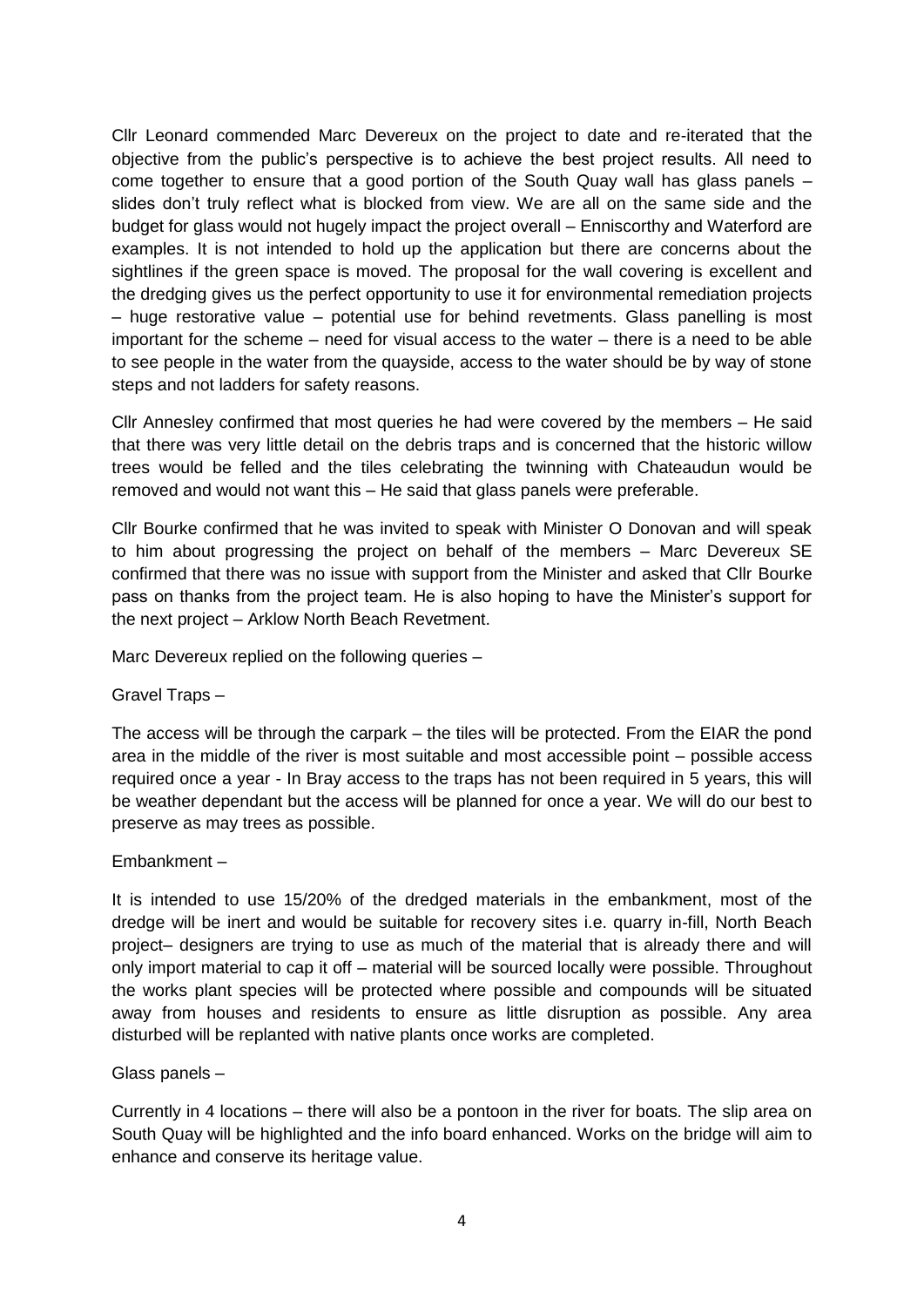With regard to safety along the quay wall, the design will ensure that the safety of persons in the water is considered – Lifebuoys will be installed.

Cllr Bourke asked that the issue of landownership along the river bank be clarified and prevent any issues arising around this.

Cllr Bourke thanked both engineers and Cllr Leonard stated that the glass panelling is being sought for the whole town and not just a couple of residents – support from all is needed.

#### **Item 6 : District Engineers Report.**

Avril Hill DE gave a report on the following –

#### **Roads Programme –**

DTTAS have allocated funding at county level – confirmed on the  $5<sup>th</sup>$  March – the total for this year is €2.8m, including discretionary grant, WCC funding, Regional and Local Roads grants and drainage grants.

#### **Safety Improvement Works –**

6 schemes have been proposed – proposed funding amount €90,000 – most are at tender stage.

#### **Former National Roads –**

Wexford Rd Arklow rehabilitation project – proposed funding amount €300,000 – at preliminary design stage.

## **Footpath Schemes –**

The Rathdrum scheme is 90% complete. The R747 Vale Rd works are at tender stage for kerbing and work to be completed by the NNR crew.

#### **NTA Schemes –**

Confirmation was received that the NTA schemes may continue during the covid19 lockdown – projects are being led by the NTA team in WCC with input from  $AMD - 6$ projects under STMG and AT project types are being proposed – funding total €395,000.

#### **Other Road Projects** –

Due to current restrictions the status of the following projects remains the same – Shroughmore LIS, Saville's Cross Pedestrian Crossing, Ballinaclash/Rathdrum Junction.

Tender documents are being prepared for the TVR scheme in Redcross.

Essential works, housing repairs, street sweeping, pot hole repairs, and drainage works are currently being undertaken

Planting of trees in the green area of Fernhill has begun as part of the Biodiversity Plan for the town. Safety barriers at St. Mary's Crescent Barndarrig have been replaced.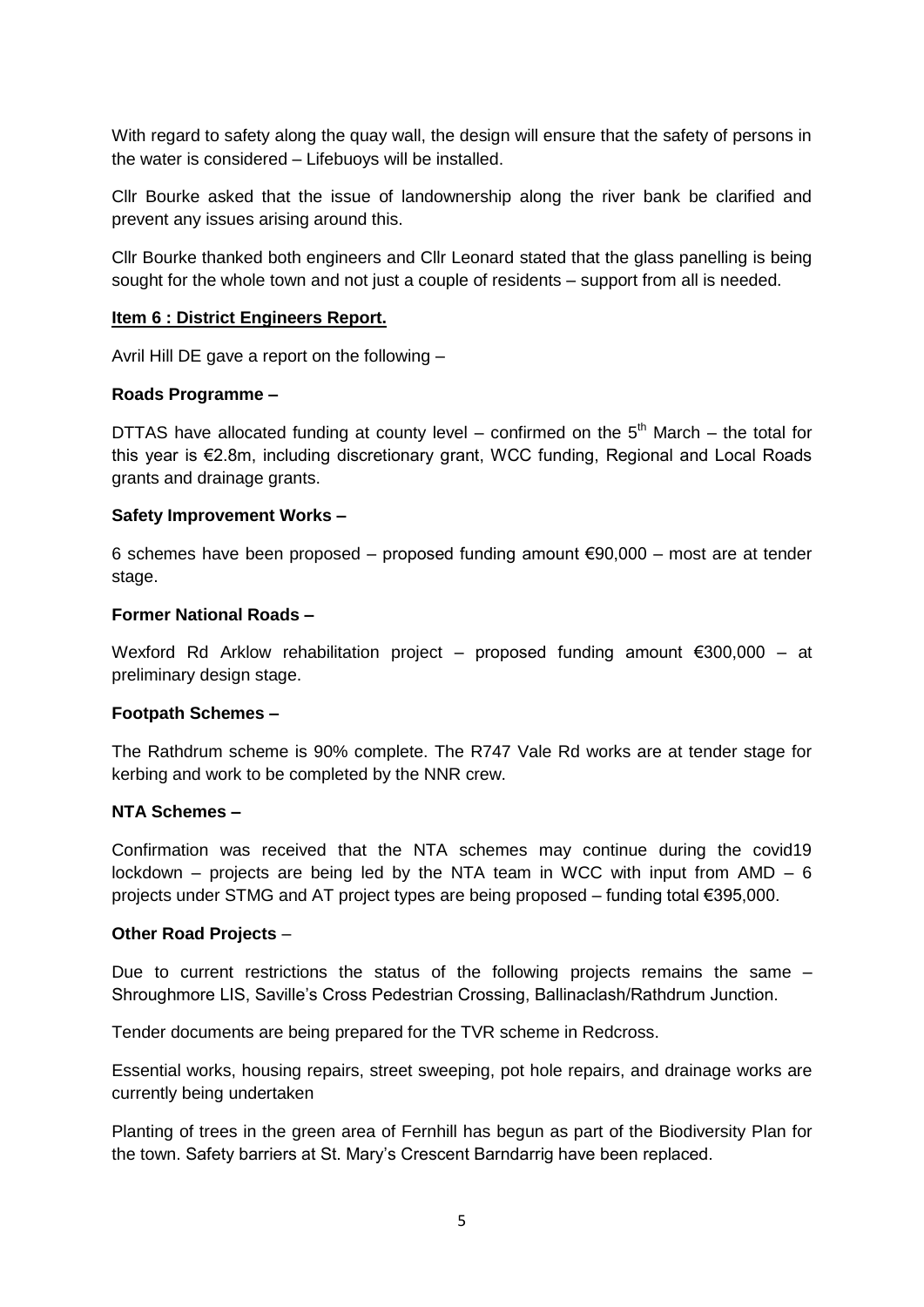Cllr Bourke commented that the report covered an extensive amount of works. Cllr Leonard commented that there were a few roads in need of repair in the town – Griffith St, Connolly St – can funds be found to get these under the Road Improvement works. The tree planting in Fernhill is welcomed but the feedback was that there were concerns over communication on the project – the residents need to be involved more and the outlook on biodiversity for the town needs to change.

Cllr Fitzgerald welcomed the funding for barriers in Avoca and noted that the funding for the Vale Rd was a good investment and that the road would be safer for users. He also asked for clarification on the proposed works at Ballycoogue. Cllr Kennedy also welcomed the proposed works and the spread of funding across the district – noted that road conditions are particularly bad following the volume of rainfall in the last number of weeks and the bad frost adding to the damage.

Cllr Annesley asked if the Wexford Road works would include footpaths. Rob Mulhall EE confirmed that proposal includes the widening of the road from Knockmore to the Kish – it is intended to facilitate walkers as much as possible.

Cllr Murphy suggested going back to local TD's – national problem – emergency funding is needed and pressure needs to be coming from a higher level.

The members asked the engineers to look at continuing the footpath to the recycling centre.

Cllr Kennedy commented that the wall at Ballishal looks really well and thanked both engineers for the timely manner in which the works were carried out – makes such a difference and the workmanship is excellent. He also asked for an update on the proposed works at Rednagh Bridge – is the any plan in place yet?

Rob Mulhall EE confirmed that this proposal was identified in 2020 – an application will be made for funding once funding schemes are open. He also confirmed that funding has been secured for signage at Ballycoogue and that funding was previously sought for Griffith St. and Connolly St. and the application was unsuccessful – AMD will submit the application again.

Cllr Bourke enquired about bridge repair funding – Rob Mulhall EE confirmed that repairs would be carried out where required and would be co-ordinated by WCC. Cllr Bourke expressed concern at the volume of debris built up at Avoca Bridge – Rob Mulhall EE said he would check this.

Cllr Leonard requested a copy of the terms of reference in relation to the planned transport study – Colm Lavery DM confirmed that this had been circulated with the tender documents.

## **Item 7 : To receive an update on Public Lighting in Arklow MD.**

Colm Lavery DM circulated the report on public Lighting.

The report shows 2.64% of public lights in Arklow MD are not working.

The report highlights the need for essential upgrades on public lights in older developments and this will negatively impact on both the timescale in which repairs can be completed and the cost of repairs (installation of column cut-outs/micro pillars.) It is envisaged that a survey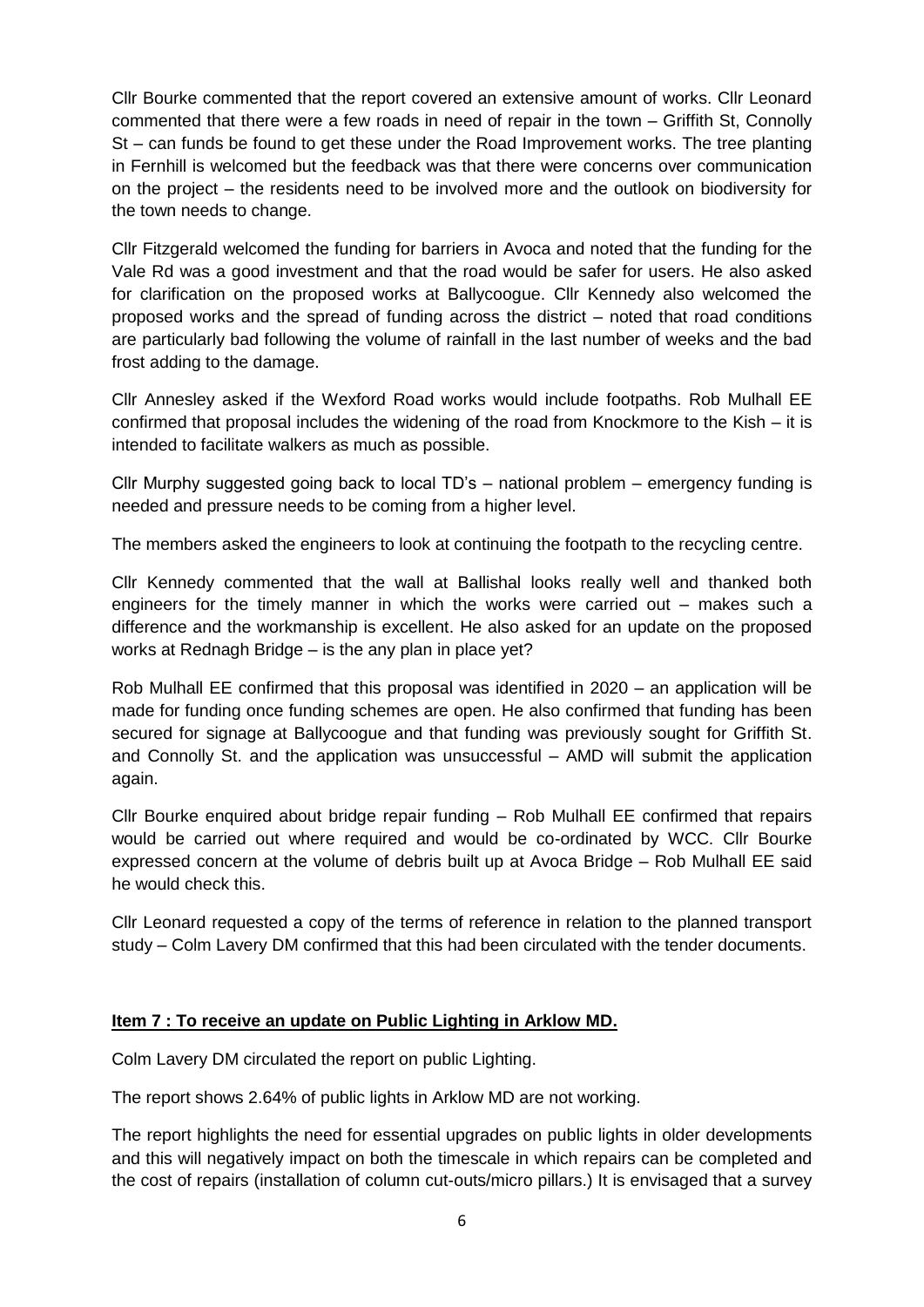will be carried out on pre 2000 developments with ESB in attendance. A pilot scheme is proposed in Arklow and following this a plan can be put in place for the installation of the required infrastructure.

Colm Lavery DM confirmed that these changes need to be implemented to comply with H & S measures and updated regulations. A complete retrofit to LED lighting is also coming down the line.

Cllr Fitzgerald noted that this will be expensive and asked if there was a proposed start date? Colm Lavery DM confirmed that WCC would work it through with ESB Networks with minimal impact on the PL service and the costs had not yet been determined.

The members discussed the new procedure for reporting faults and the implications for the cost of repairs going forward – Colm Lavery DM confirmed that all of this has been considered and provision made where possible – long term the retrofit will pay us back. WCC will know more when the requirements on the ground have been determined. Cllr Bourke asked that the members are kept updated as things progress.

## **Item 8 : To receive an update on Arklow Waste Water Sewerage Treatment Plant.**

Colm Lavery confirmed that he had been in contact with the lead on the project and was informed that the contract had not yet been awarded and no contract costs have been finalised. IW has committed to attending a meeting in the future and no further update was available. Cllr Bourke noted that this was positive and there was no back pedalling.

Cllr Fitzgerald reported that he had heard that IW would handing back ownership of smaller WWTP's to WCC – Colm Lavery DM confirmed that WCC is still working on some smaller schemes that have yet to be transferred to IW – all that can be transferred have been.

The members expressed frustration at the slow start to the project and the uncertainty over securing funding – Cllr Fitzgerald said he had consulted with the Minister and he was confident that the funding will be secured and an announcement made.

Colm Lavery confirmed that LG is very committed to this project – would face EU fines if not completed and would potentially cost more not to do it. Also confident that timelines will be met and achieved.

Cllr Kennedy concurred with Cllr Fitzgerald and acknowledged the urgency in getting the funding announced.

## **Item 9 : To receive an update on St. Gabriel's Cemetery.**

Avril Hill DE confirmed that WCC ultimately need to purchase land and this process will start. The existing drains around the burial ground will be jetted prior to any remedial works being carried out.

Cllr Fitzgerald thanked the DE and reported that this had been raised at plenary level. He also reported that a headstone had been removed…possibly an accident...the surround and headstone were relatively new and there is no onus on WCC to do anything – WCC need to act here.

Cllr Leonard enquired if trees were to be removed – Cllr Kennedy clarified that the engineers would be looking at the drainage issue, removing trees was not the first option. Cllr Leonard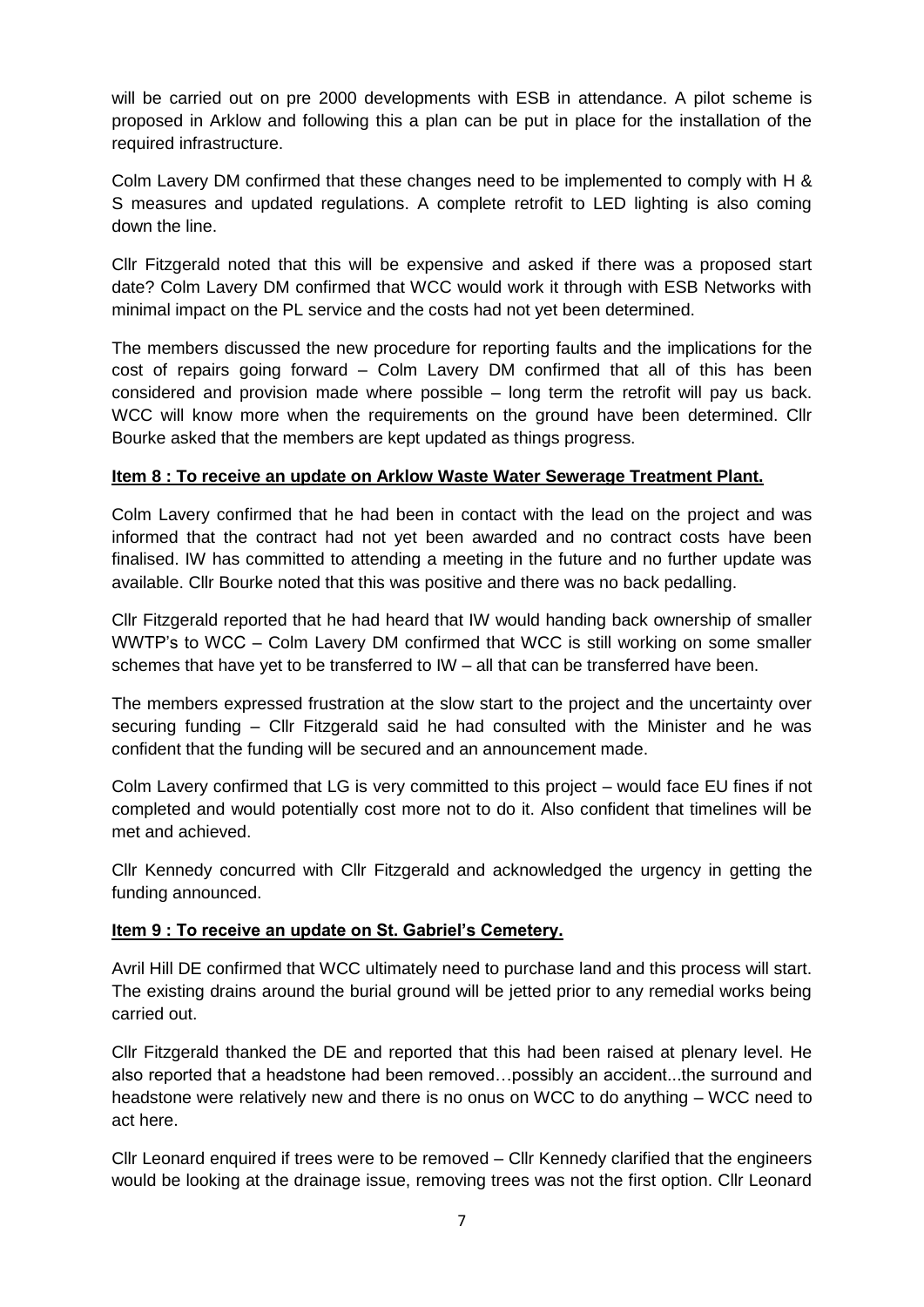welcomed that and re-iterated that the trees should be kept and that WCC should consider the option of using the land where the drainage work is being carried out as a place for ashes – not necessarily a columbarium wall.

Cllr Kennedy clarified that it had been previously agreed that he and Cllr Bourke would meet with the CE and they are making progress and the executive is committed to resolving any issues.

## **Item 10 : Correspondence.**

No correspondence received.

## **Item 11 : A.O.B.**

Members asked that AMD write out to the young girl from Avoca who had written in about littering. Claire Lawless DA agreed to do this.

The members discussed the economic loss to some community centres around the district and suggested a mechanism to write to Government to re-introduce mortgage breaks for any that are struggling to meet payments – Can AMD write to the Head of Finance to look for a letter to be drafted to Minister McGrath. Members supported this and Cllr Kennedy thanked Mr Mann (PPN) for attending and waiting for this item.

It was agreed to review the estate grant allocations at the next meeting.

**Minutes confirmed at the Arklow Municipal District Council Meeting held on Wednesday the 21st April 2021.**

 $Signed:$ 

**Cathaoirleach of Arklow Municipal District.**

Signed:

 **Ms. Claire Lawless, District Administrator, Arklow Municipal District**